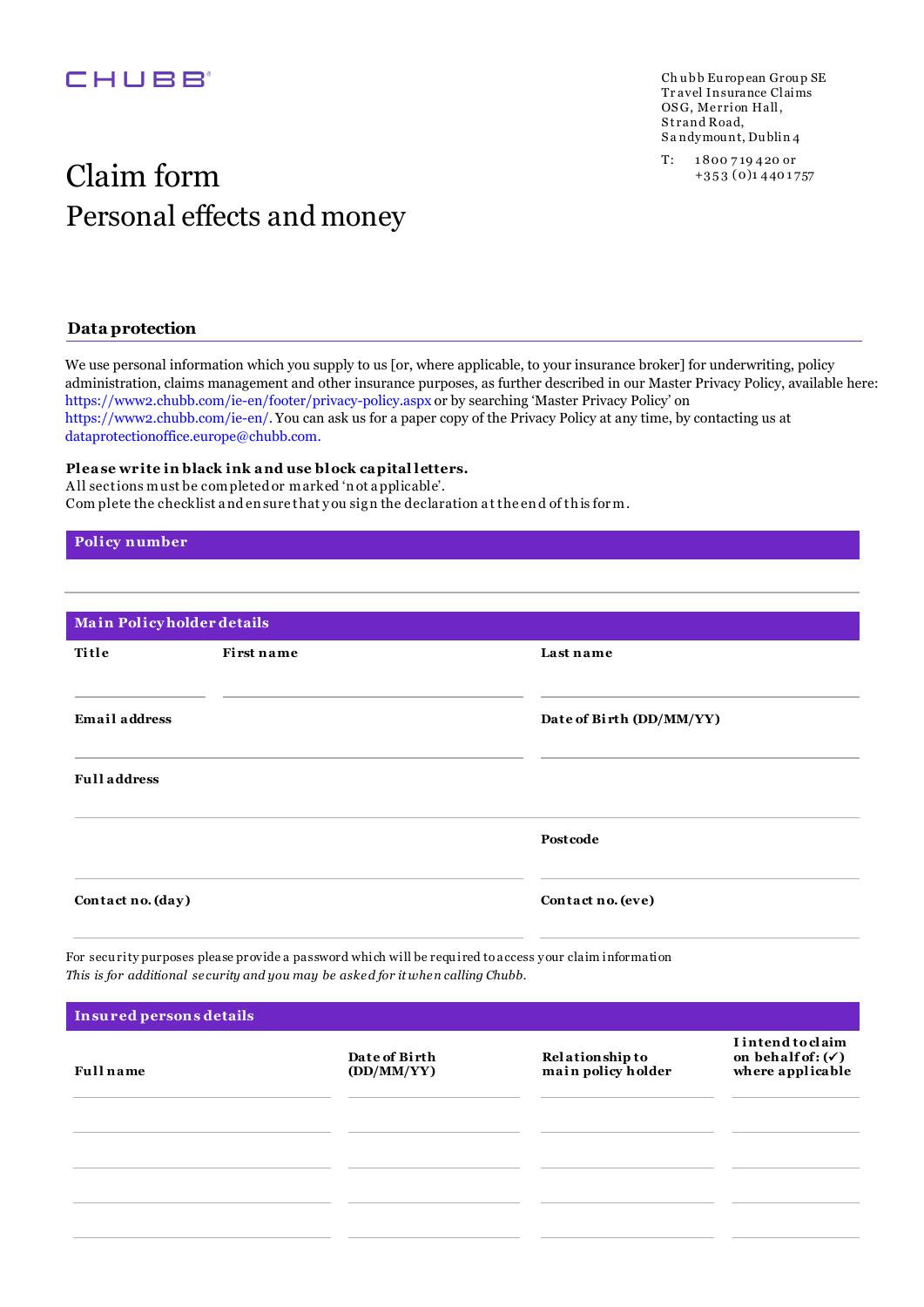## **T ravel details**

| Type of travel:                                                                                                 | <b>Business:</b> | Holiday:                                                                                                             | Date of trip: |      |                          |
|-----------------------------------------------------------------------------------------------------------------|------------------|----------------------------------------------------------------------------------------------------------------------|---------------|------|--------------------------|
| Please give date of loss/damage/theft:                                                                          |                  |                                                                                                                      |               |      |                          |
| In which country did the loss/damage/theft occur:                                                               |                  |                                                                                                                      |               |      |                          |
|                                                                                                                 |                  |                                                                                                                      |               |      |                          |
|                                                                                                                 |                  |                                                                                                                      |               |      |                          |
|                                                                                                                 |                  |                                                                                                                      |               |      |                          |
|                                                                                                                 |                  |                                                                                                                      |               |      |                          |
|                                                                                                                 |                  |                                                                                                                      |               |      |                          |
| To whom was the loss/damage/theft reported? (please see notes below and provide a copy of this report):         |                  |                                                                                                                      |               |      |                          |
|                                                                                                                 |                  |                                                                                                                      |               |      |                          |
|                                                                                                                 |                  |                                                                                                                      |               |      |                          |
|                                                                                                                 |                  |                                                                                                                      |               |      |                          |
|                                                                                                                 |                  |                                                                                                                      |               |      |                          |
| On which date was the loss/damage/theft reported?                                                               |                  |                                                                                                                      |               |      |                          |
| If artide(s) lost/stolen:                                                                                       |                  |                                                                                                                      |               |      |                          |
| What steps were taken regarding recovery of the article(s)? $\frac{1}{2}$                                       |                  |                                                                                                                      |               |      |                          |
| Please provide any written evidence:                                                                            |                  | <u> 1980 - John Stein, mars and de Britain and de Britain and de Britain and de Britain and de Britain and de Br</u> |               |      |                          |
|                                                                                                                 |                  |                                                                                                                      |               |      |                          |
| If artide(s) damaged:                                                                                           |                  |                                                                                                                      |               |      |                          |
| Please supply estimates for cost of repairs or a letter from a reputable dealer confirming irreparably damaged. |                  |                                                                                                                      |               |      |                          |
| Please supply receipts - if not available please supply replacement estimates/invoices                          |                  |                                                                                                                      |               |      |                          |
| Is any property lost/damaged/stolen insured by any other company?                                               |                  |                                                                                                                      |               | Yes: | No:                      |
| If Yes, please supply name, address, telephone number and policy number                                         |                  |                                                                                                                      |               |      |                          |
|                                                                                                                 |                  |                                                                                                                      |               |      |                          |
|                                                                                                                 |                  |                                                                                                                      |               |      |                          |
|                                                                                                                 |                  |                                                                                                                      |               |      |                          |
|                                                                                                                 |                  |                                                                                                                      |               |      |                          |
|                                                                                                                 |                  |                                                                                                                      |               |      |                          |
| Please supply name, address, telephone number and policy number of household contents insurers                  |                  |                                                                                                                      |               |      |                          |
|                                                                                                                 |                  |                                                                                                                      |               |      |                          |
|                                                                                                                 |                  |                                                                                                                      |               |      |                          |
|                                                                                                                 |                  |                                                                                                                      |               |      |                          |
|                                                                                                                 |                  |                                                                                                                      |               |      |                          |
| Have you had any previous claims on this type of insurance?                                                     |                  |                                                                                                                      |               | Yes: | $\overline{\text{No}}$ : |
| If YES, please give details with relevant dates                                                                 |                  |                                                                                                                      |               |      |                          |
|                                                                                                                 |                  |                                                                                                                      |               |      |                          |
|                                                                                                                 |                  |                                                                                                                      |               |      |                          |
|                                                                                                                 |                  |                                                                                                                      |               |      |                          |
|                                                                                                                 |                  |                                                                                                                      |               |      |                          |
|                                                                                                                 |                  |                                                                                                                      |               |      |                          |
|                                                                                                                 |                  |                                                                                                                      |               |      |                          |
|                                                                                                                 |                  |                                                                                                                      |               |      |                          |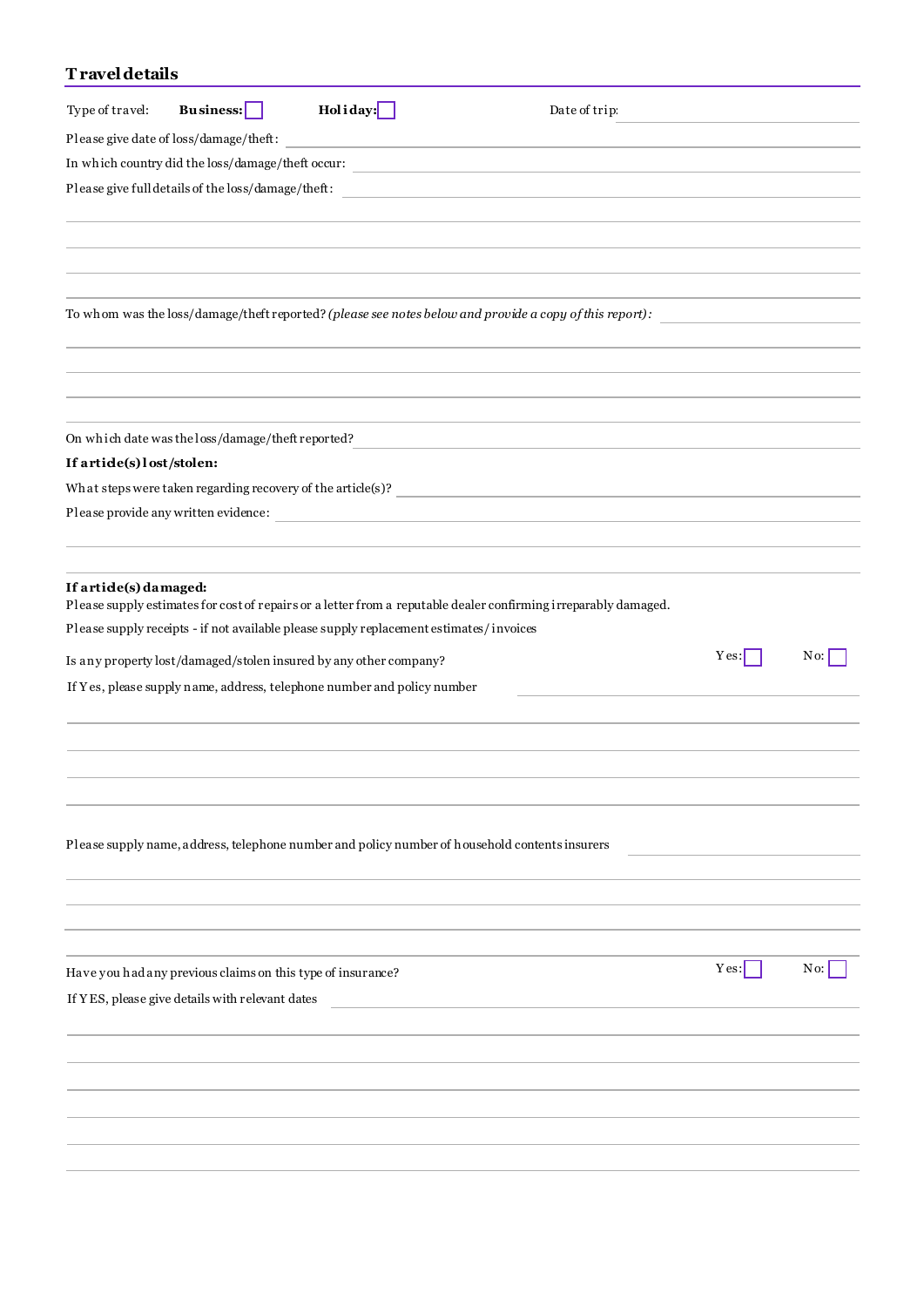## **Details of expense**

A ll accounts, bills, receipts, medical certificates, booking invoices, any correspondence and any other docu ments relative to this claim shou ld be forwarded to the company

| Full description<br>of each item of<br>property lost,<br>damaged or stoler | <b>State to whom</b><br>property belonged | Date of<br>purchase | Original<br>Cost Price | Amount<br>deducted for<br>depreciation/<br>wear & tear | Ammount<br>$Cl$ aimed | Receipts/<br>replacement<br>estimates<br>$\overline{\mathbf{attached}}(\checkmark)$ |
|----------------------------------------------------------------------------|-------------------------------------------|---------------------|------------------------|--------------------------------------------------------|-----------------------|-------------------------------------------------------------------------------------|
|                                                                            |                                           |                     |                        |                                                        |                       |                                                                                     |
|                                                                            |                                           |                     |                        |                                                        |                       |                                                                                     |
|                                                                            |                                           |                     |                        |                                                        |                       |                                                                                     |
|                                                                            |                                           |                     |                        |                                                        |                       |                                                                                     |
|                                                                            |                                           |                     |                        |                                                        |                       |                                                                                     |
|                                                                            |                                           |                     |                        |                                                        |                       |                                                                                     |
|                                                                            |                                           |                     |                        |                                                        |                       |                                                                                     |
|                                                                            |                                           |                     |                        |                                                        |                       |                                                                                     |
|                                                                            |                                           |                     |                        |                                                        |                       |                                                                                     |
|                                                                            |                                           |                     |                        |                                                        |                       |                                                                                     |
|                                                                            |                                           |                     |                        |                                                        |                       |                                                                                     |
|                                                                            |                                           |                     |                        |                                                        |                       |                                                                                     |
|                                                                            |                                           |                     |                        |                                                        |                       |                                                                                     |
|                                                                            |                                           |                     |                        |                                                        |                       |                                                                                     |
|                                                                            |                                           |                     |                        |                                                        |                       |                                                                                     |
|                                                                            |                                           |                     |                        |                                                        |                       |                                                                                     |
|                                                                            |                                           |                     |                        |                                                        |                       |                                                                                     |

**Total sum claimed**